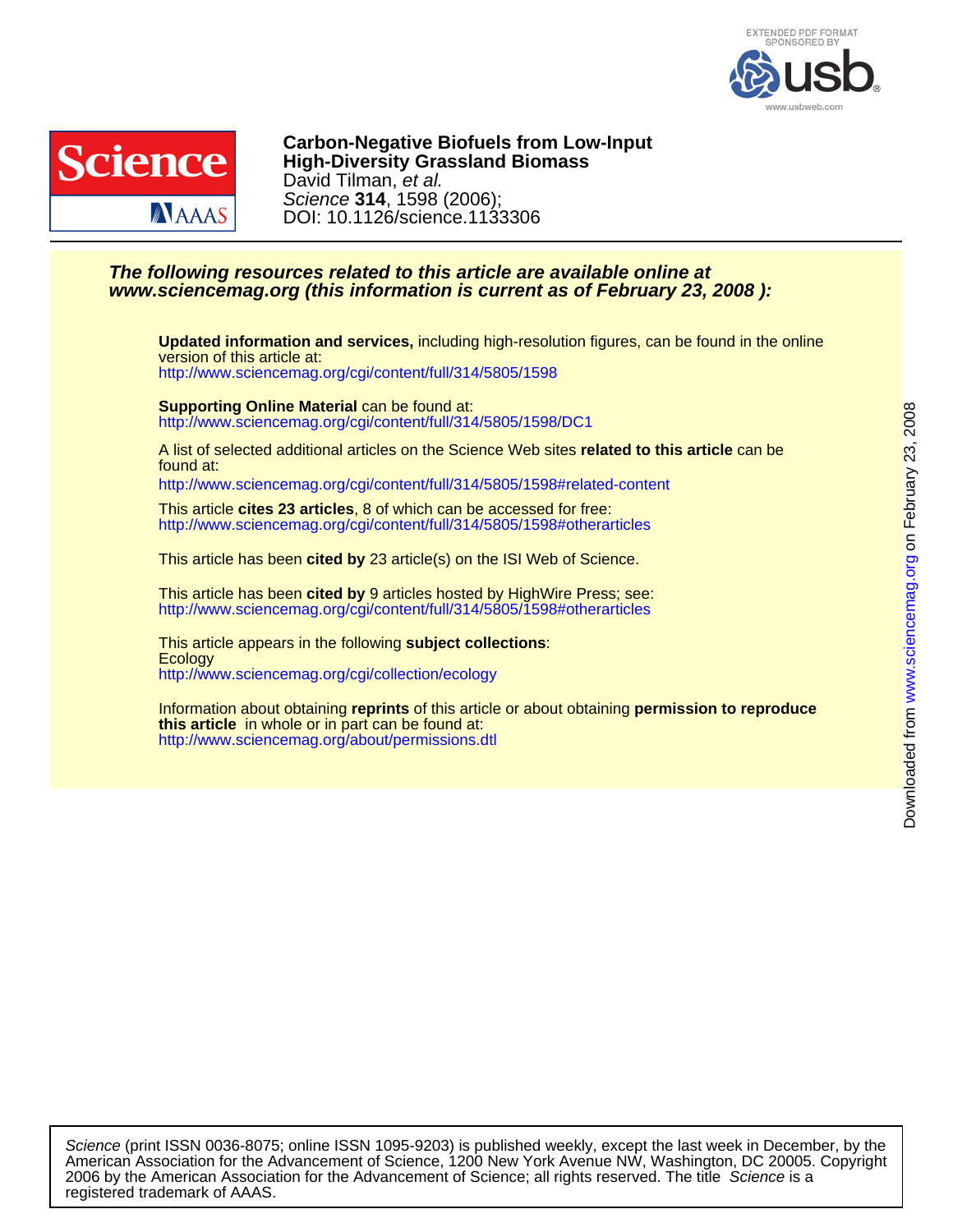### REPORTS

- 18. A. Trumpp et al., Nature 414, 768 (2001).
- 19. M. N. Chamorro et al., EMBO J. 24, 73 (2005).
- 20. E. H. Jho et al., Mol. Cell. Biol. 22, 1172 (2002).
- 21. H. Lickert et al., Development 132, 2599 (2005).
- 22. M. Morkel et al., Development 130, 6283 (2003).
- 23. U. de Lichtenberg, L. J. Jensen, S. Brunak, P. Bork, Science 307, 724 (2005).
- 24. We thank G. Glasko, J. Pace, and B. Brede for their help; R. Kopan, E. Furlong, J. Gerton, C. Seidel, B. Cheyette, and

members of the Pourquié lab for comments; and S. Esteban for artwork. J.C. research supported by NSF grant DMS-0426148. This work was supported by Stowers Institute for Medical Research and Defense Advanced Research Projects Agency (DARPA) grant 00001112 to O.P. O.P. is a Howard Hughes Medical Investigator.

#### Supporting Online Material

www.sciencemag.org/cgi/content/full/1133141/DC1

Materials and Methods Figs. S1 to S4 Tables S1 to S5 References

28 July 2006; accepted 2 November 2006 Published online 9 November 2006; 10.1126/science.1133141 Include this information when citing this paper.

# Carbon-Negative Biofuels from Low-Input High-Diversity Grassland Biomass

David Tilman, $^{1\star}$  Jason Hill, $^{1,2}$  Clarence Lehman $^1$ 

Biofuels derived from low-input high-diversity (LIHD) mixtures of native grassland perennials can provide more usable energy, greater greenhouse gas reductions, and less agrichemical pollution per hectare than can corn grain ethanol or soybean biodiesel. High-diversity grasslands had increasingly higher bioenergy yields that were 238% greater than monoculture yields after a decade. LIHD biofuels are carbon negative because net ecosystem carbon dioxide sequestration (4.4 megagram hectare−<sup>1</sup> year−<sup>1</sup> of carbon dioxide in soil and roots) exceeds fossil carbon dioxide release during biofuel production (0.32 megagram hectare−<sup>1</sup> year−<sup>1</sup> ). Moreover, LIHD biofuels can be produced on agriculturally degraded lands and thus need to neither displace food production nor cause loss of biodiversity via habitat destruction.

bolally escalating demands for both  $r$  food  $(1)$  and energy  $(2)$  have raised concerns about the potential for foodbased biofuels to be sustainable, abundant, and environmentally beneficial energy sources. Current biofuel production competes for fertile land with food production, increases pollution from fertilizers and pesticides, and threatens biodiversity when natural lands are converted to biofuel production. The two major classes of biomass for biofuel production recognized to date are monoculture crops grown on fertile soils (such as corn, soybeans, oilseed rape, switchgrass, sugarcane, willow, and hybrid poplar)  $(3-6)$  and waste biomass (such as straw, corn stover, and waste wood) (7–9). Here, we show the potential for a third major source of biofuel biomass, high-diversity mixtures of plants grown with low inputs on agriculturally degraded land, to address such concerns.

We performed an experiment on agriculturally degraded and abandoned nitrogen-poor sandy soil. We determined bioenergy production and ecosystem carbon sequestration in 152 plots, planted in 1994, containing various combinations of 1, 2, 4, 8, or 16 perennial herbaceous grassland species (table S1) (10). Species composition of each plot was determined by random draw from a pool of species. Plots were unfertilized, irrigated only during establishment, and otherwise grown with low inputs (10). The 16-species plots are the highest diversity, or the LIHD (low-input, highdiversity), treatment. All plots were burned in early spring to remove aboveground biomass before growth began. Soil samples, collected before planting in 1994 and again in 2004, determined carbon sequestration in soil. Plots were sampled annually from 1996 to 2005 for aboveground biomass production.

Annual production of aboveground bioenergy (i.e., biomass yield multiplied by energy released upon combustion)  $(10)$  was an approximate log function of planted species number (Fig. 1A). On average for the last 3 years of the experiment (2003–2005), 2-, 4-, 8-, and 16 species plots produced 84%, 100%, 157%, and 238% more bioenergy, respectively, than did plots planted with single species. In a repeated measures multivariate analysis of variance, annual bioenergy production was positively dependent on the number of planted species  $(F<sub>1, 155</sub> = 68.4, P < 0.0001)$ , on time  $(F<sub>9, 147</sub> =$ 8.81,  $P < 0.0001$ ), and on a positive time-byspecies number interaction ( $F_{9, 147} = 11.3, P <$ 0.0001). The interaction occurred because bioenergy production increased more through time in LIHD treatments than in monocultures and low-diversity treatments, as shown by the ratio of bioenergy in LIHD (16 species) plots to those in 8-, 4-, 2-, and 1-species plots (Fig. 1B).

The gross bioenergy yield from LIHD plots was 68.1 GJ ha<sup>-1</sup> year<sup>-1</sup>. Fossil energy needed for biomass production, harvest, and transport to a biofuel production facility was estimated at 4.0 GJ ha<sup>-1</sup> year<sup>-1</sup> (table S2).

Different biofuel production methods capture different proportions of bioenergy in deliverable, usable forms (Fig. 2)  $(10)$ . Cocombustion of degraded land LIHD biomass with coal in existing coal-fired electric generation facilities would provide a net gain of about 18.1 GJ  $ha^{-1}$  as electricity (11). Converting LIHD biomass into cellulosic ethanol and electricity is estimated to net 17.8 GJ ha<sup>-1</sup> (12). Conversion into gasoline and diesel synfuels and electricity via integrated gasification and combined cycle technology with Fischer-Tropsch hydrocarbon synthesis (IGCC-FT) is estimated to net 28.4 GJ ha<sup> $-1$ </sup> (10, 13). In contrast, net energy gains from corn and soybeans from fertile agricultural soils are 18.8 GJ ha<sup>-1</sup> for corn grain ethanol and 14.4 GJ  $ha^{-1}$  for soybean biodiesel (14). Thus, LIHD biomass converted via IGCC-FT yields 51% more usable energy per hectare from degraded infertile land than does corn grain ethanol from fertile soils. This higher net energy gain results from (i) low-energy inputs in LIHD biomass production because the crop is perennial and is neither cultivated, treated with herbicides, nor irrigated once established and likely requires only phosphorus replacement fertilization because nitrogen is provided by legumes; (ii) the more than 200% higher bioenergy yield associated with high crop biodiversity; and (iii) the use of all aboveground biomass, rather than just seed, for energy. LIHD biofuels also provide much greater net energy outputs per unit of fossil fuel input than do current biofuels [net energy balance (NEB) ratios of Fig. 2]. Fertile lands yield about 50% more LIHD biomass (and bioenergy) than our degraded soils (15, 16).

Annual carbon storage in soil was a log function of plant species number (Fig. 1C). For 1994–2004, there was no significant net sequestration of atmospheric  $CO<sub>2</sub>$  in monoculture plots [mean net release of CO<sub>2</sub> of 0.48  $\pm$ 0.44 Mg ha<sup>-1</sup> year<sup>-1</sup> (mean  $\pm$  SE)], but, in LIHD plots, there was significant soil sequestration of  $CO_2$  (2.7 ± 0.29 Mg ha<sup>-1</sup> year<sup>-1</sup>). Soil carbon storage occurred even though all aboveground biomass-based organic matter was removed annually via burning. Periodic resampling of soils in a series of prairie-like agriculturally degraded fields found C storage rates similar to those of the LIHD treatment and suggested that this rate could be maintained for a century  $(17)$ . The observed annual rate of change in soil C at a particular soil depth declined with depth  $(P =$ 0.035), suggesting that an additional 5% more

<sup>&</sup>lt;sup>1</sup>Department of Ecology, Evolution, and Behavior, University of Minnesota, St. Paul, MN 55108, USA. <sup>2</sup>Department of Applied Economics, University of Minnesota, St. Paul, MN 55108, USA.

<sup>\*</sup>To whom correspondence should be addressed. E-mail: tilman@umn.edu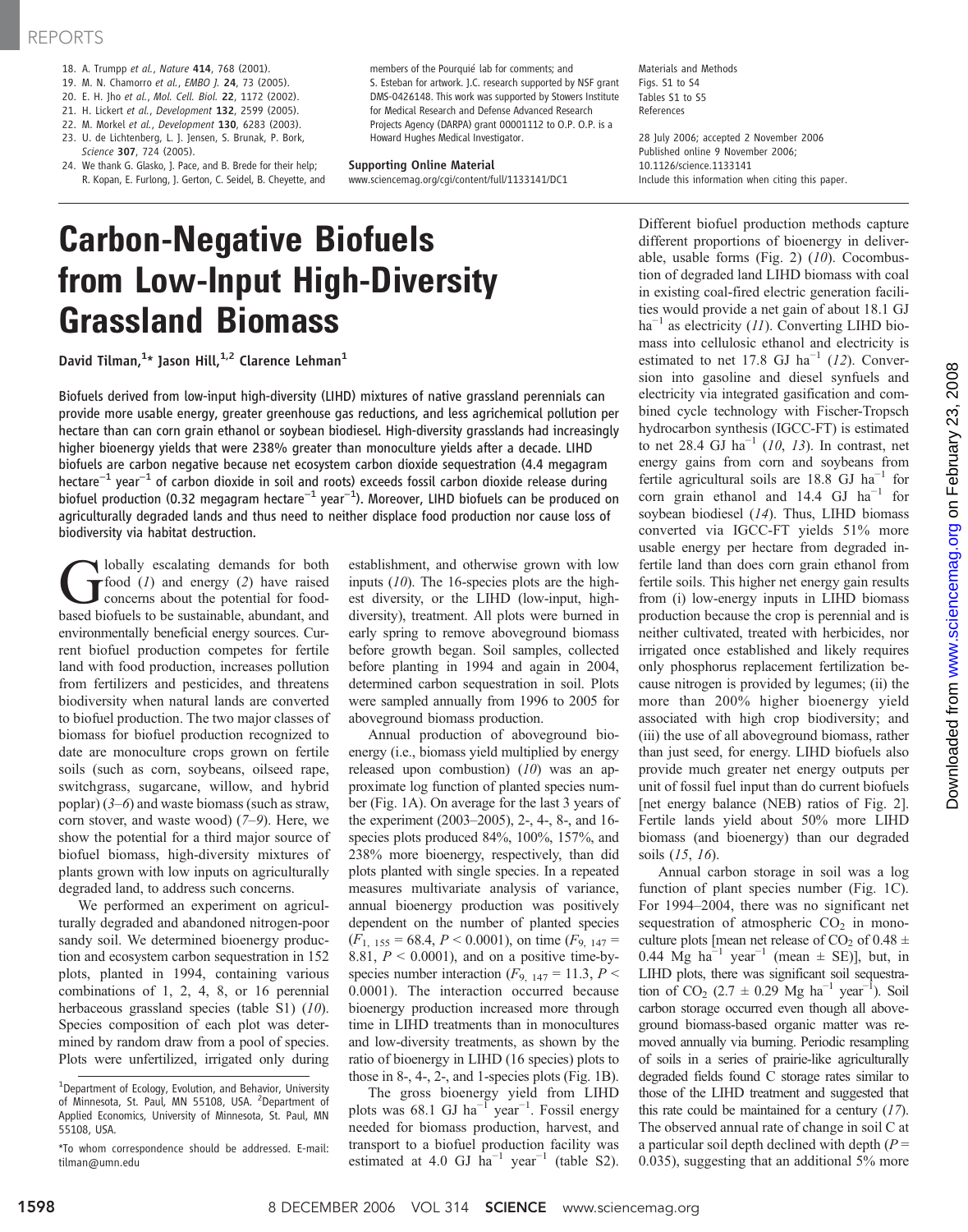# REPORTS



Fig. 1. Effects of plant diversi-

C may be stored in soils deeper than we measured (below 60 cm depth).

Number of plant species

 $\Delta$ 

8

Number of plant species

Biomass energy (GJ ha<sup>-1</sup>yr<sup>-1</sup>) >

C

Soil CO<sub>2</sub> sequestration (Mg ha<sup>-1</sup> yr<sup>-1</sup>)

100

80

60

 $40$ 

20

 $\mathbf 0$ 0  $\overline{2}$ 

 $5.0$ 

 $4.0$ 

 $3.0$ 

 $2.0$  $1.0$ 

 $0.0$ 

 $-1.0$  $-2.0$ 

 $-3.0$  $-4.0$ 

0

 $\mathbf{1}$ 

 $\Delta$ 

In 2004, after 10 years of growth, atmospheric  $CO<sub>2</sub>$  sequestration in roots was a log function of plant species numbers (Fig. 1D). On an annual basis, 0.62 Mg ha<sup>-1</sup> year<sup>-1</sup> of atmospheric  $CO<sub>2</sub>$  was sequestered in roots of species grown in monocultures, and 160% more  $CO<sub>2</sub>$  (1.7 Mg ha<sup>-1</sup> year<sup>-1</sup>) was captured in roots of 16-species plots. Multiple regression showed that root  $CO<sub>2</sub>$  sequestration (Mg ha<sup> $-1$ </sup> of CO<sub>2</sub>) increased as a log function of plant species number (S), as a log function of time (Year), and their interaction  ${C_{\text{root}} = -1.47 + ...}$  $6.16\log_{10}(S) + 9.64\log_{10}(Year) + 9.60[\log_{10}(S) 0.613$ ][ $log_{10}(Year) - 0.782$ ] where *Year* = 3 for 1997, the first time roots were sampled; overall  $F_{3, 1260} = 191, P \le 0.0001$ ; for  $log_{10}(S)$ ,  $F_{1, 1260} = 398, P < 0.0001$ ; for Year,  $F_{1, 1260} = 148$ ,  $P = 0.0001$ ; for  $S \times \text{Year}$ ,  $F_{1, 1260} = 27.3$ ,  $P =$ 0.0001}. This regression suggests that most root carbon storage occurred in the first decade of growth; during the second decade, roots of 16-species plots are projected to store just 22% of C stored during the first decade. Measurements at greater depths in 10 LIHD plots suggest that 43% more C may be stored in roots between 30 and 100 cm.

LIHD plots had a total  $CO<sub>2</sub>$  sequestration rate of 4.4 Mg ha<sup> $-1$ </sup> year<sup> $-1$ </sup> in soil and roots during the decade of observation. Trends suggest that this rate might decline to about 3.3  $Mg$  ha<sup>-1</sup> year<sup>-1</sup> during the second decade because of slower root mass accumulation. In



Fig. 2. NEB for two food-based biofuels (current biofuels) grown on fertile soils and for LIHD biofuels from agriculturally degraded soil. NEB is the sum of all energy outputs (including coproducts) minus the sum of fossil energy inputs. NEB ratio is the sum of energy outputs divided by the sum of fossil energy inputs. Estimates for corn grain ethanol and soybean biodiesel are from (14).

contrast, the annual rate of  $CO<sub>2</sub>$  sequestration for monocultures was 0.14 Mg ha<sup>-1</sup> year<sup>-1</sup> for the first decade and projected to be indistinguishable from zero for subsequent decades.

**B** 4.0

 $3.5$ 

 $16:1$ 

 $= 16:2$ 

Across their full life cycles, biofuels can be carbon neutral [no net effect on atmospheric  $CO<sub>2</sub>$  and other greenhouse gases (GHG)], carbon negative (net reduction in GHG), or carbon sources (net increase in GHG), depending on both how much  $CO<sub>2</sub>$  and other greenhouse gases, expressed as  $CO<sub>2</sub>$  equivalents, are removed from or released into the atmosphere